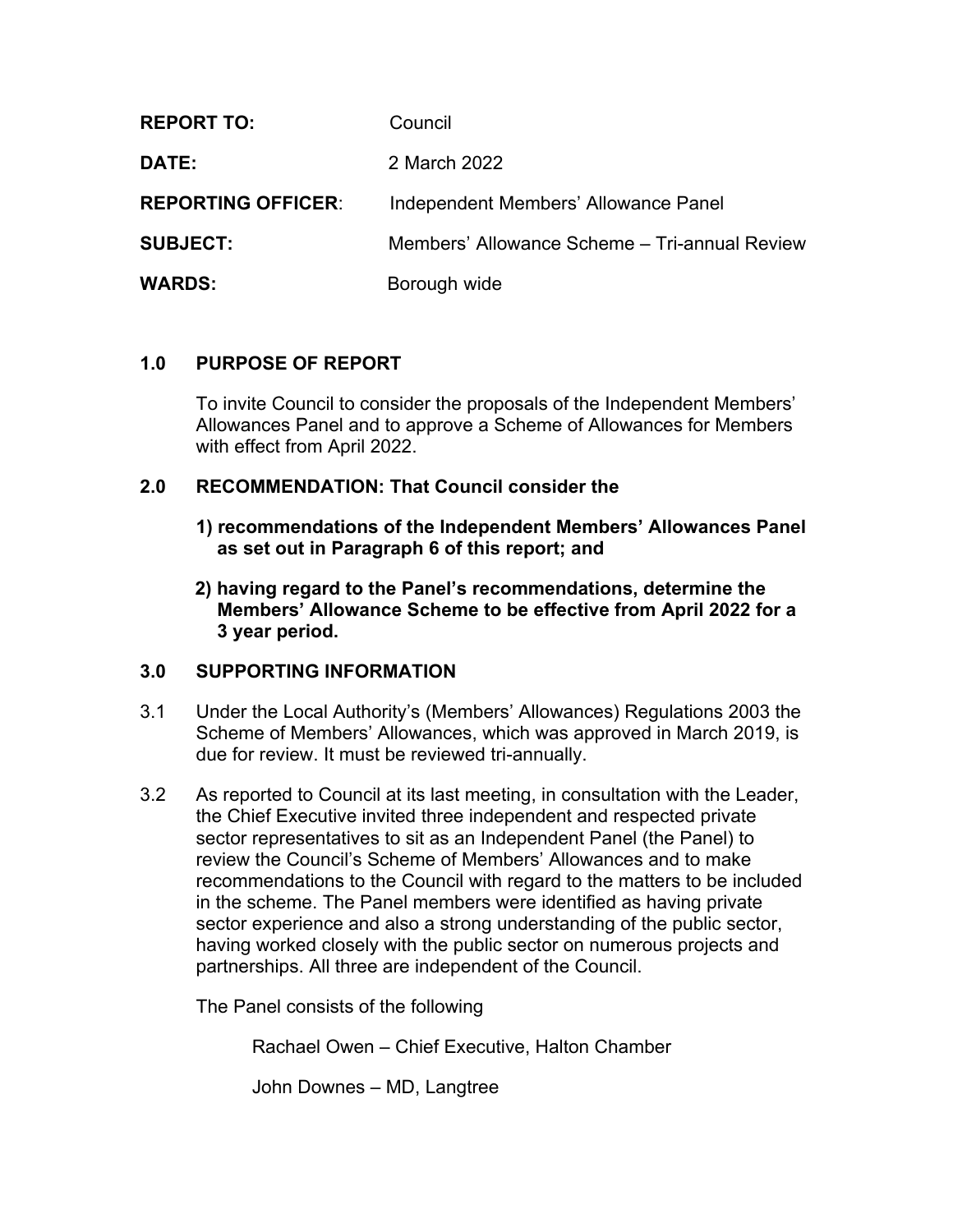John Lewis –MD SOG Ltd

## **4.0 BACKGROUND**

- 4.1 The Panel were provided with, and appraised of, the Council's current scheme of allowances. This recognises the time and commitment of all Councillors as well as incidental costs incurred such as use of their vehicles, homes, internet and telephone for Council business.
- 4.2 Private use of mobile phones (etc.) is excluded and is met personally by Councillors.
- 4.3 All Councillors receive a Basic Allowance. Special Responsibility Allowances are paid in addition to Basic Allowances. Special Responsibility Allowances are paid to reflect the additional work involved in undertaking certain roles and taking on additional responsibilities within the Council's Constitution.
- 4.4 The current scheme also makes provision for payment of allowances in respect of the cost of child care or care for dependents incurred by Members in carrying out their duties.
- 4.5 Travel and Subsistence Allowances are payable for approved duties which are detailed in the current scheme on the production of relevant receipts. The current scheme permits co-optees reimbursement of travel and subsistence and childcare and dependent care allowance on the same basis as Members of the Council.
- 4.6 From 1 April 2014 Elected Members in England are unable to join the LGPS. Those Elected Members in England who were in the scheme on the 31 March 2014 can remain in the scheme until the end of their current term of office. Elected Members in England will not be able to rejoin the LGPS in any subsequent term of office in which they serve. The allowances of Elected Members of the Council currently admitted in to a Local Government Pension Scheme are treated as amounts in respects of which pensions are payable.
- 4.7 At the present time the allowances in the scheme are increased each year by the same percentage increase (or increases) as the NJC pay award for Local Government employees. Where different increases are awarded to different sections of the NJC workforce the percentage increase applicable at spinal column 29 applies. Increases apply on the same date as the pay award and are backdated where appropriate. Full details of the current scheme are attached as Appendix 1 to this report. It should be noted that the present allowances are still at the 2020 level, as the pay claim has not yet been settled. They will be backdated in due course.
- 4.8 To enable the Panel to consider the appropriateness of the existing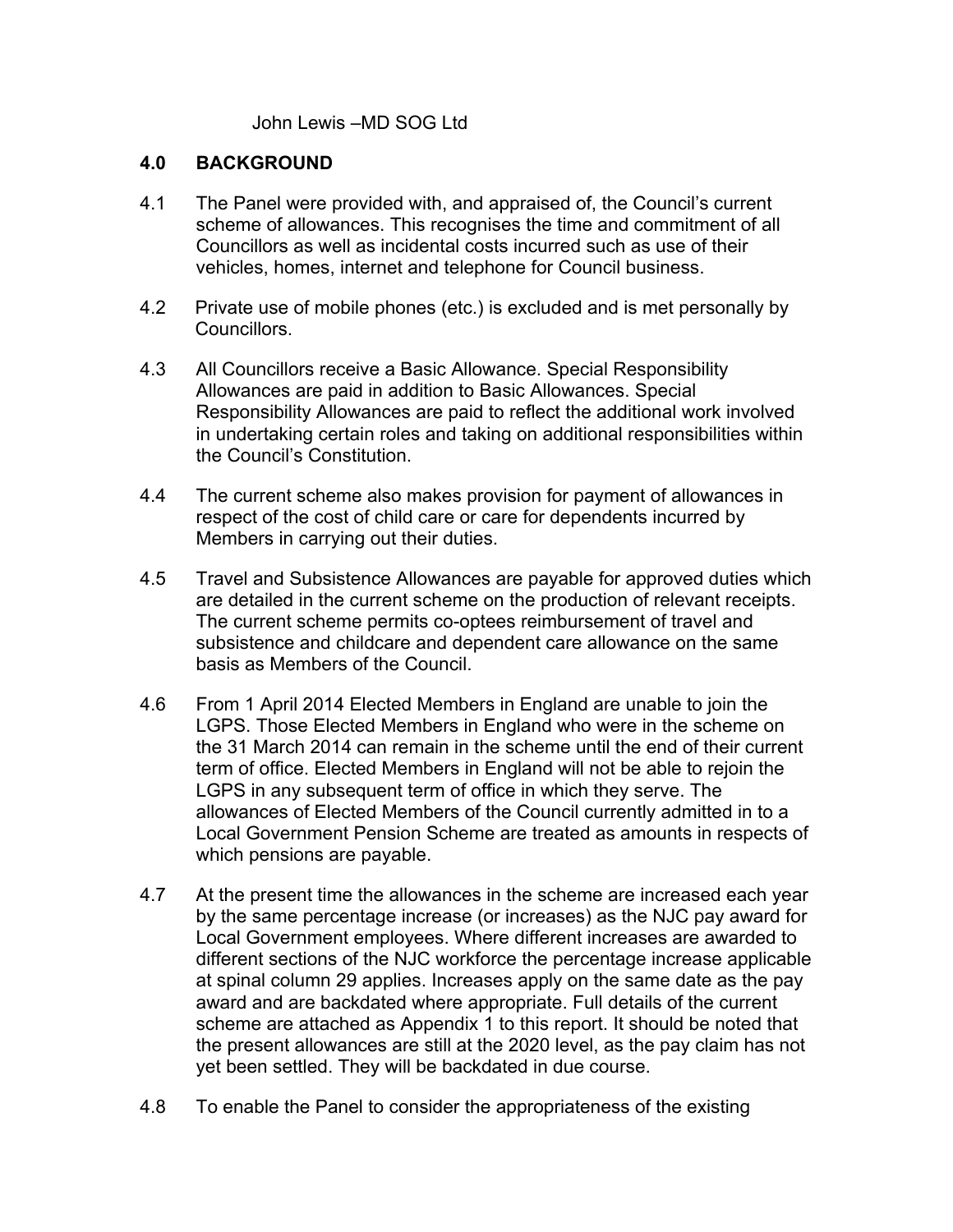scheme, details of neighbouring authority schemes were collated and was made available to the Panel. This information is available on request.

- 4.9 The Panel invited the Leaders of the three political groups on the Council to share with them their thoughts on the current Members Allowance Scheme and any changes they would wish to see.
- 4.10 The Panel also invited all Members to share with them any thoughts they had on the current allowance scheme and any changes they would wish to see.
- 4.11 The Panel were advised by the Chief Executive, the Operational Director (Legal) and the Operational Director (Finance) on matters relating to the work of Elected Members, the law and other matters relating to Members' Allowances.

# **5.0 PANEL FINDINGS**

- 5.1 The Independent Panel met once and also corresponded on a number of occasions. The Panel received a briefing provided by the Chief Executive and considered the papers that were provided in advance of their meeting. The Panel commented that this information was both informative and comprehensive and has helped the Panel to provide an informed and considered view on the current Members' Allowance Scheme.
- 5.2 After a thorough review of the current scheme, consideration of the comparative data, reviewing the comments and representations received from Elected Members and a detailed discussion the Panel concluded as follows ;

The Panel noted the major financial pressures currently facing the Council.

- · It was noted Members Allowances currently account for **less than 0.5%** of the Council Budget.
- · The Panel were of the view the current scheme of Members Allowances offers the community of Halton **good value for money**, given the time commitment given by Elected Members to a variety of representative roles and the local advocacy undertaken by Councillors in Halton.
- · The majority of the Allowances in Halton are generally about 90% on average of those in similar roles when compared with neighbouring authorities.
- · It was noted Halton continues to be recognised as a high performing Council with Members at the heart of its activities.